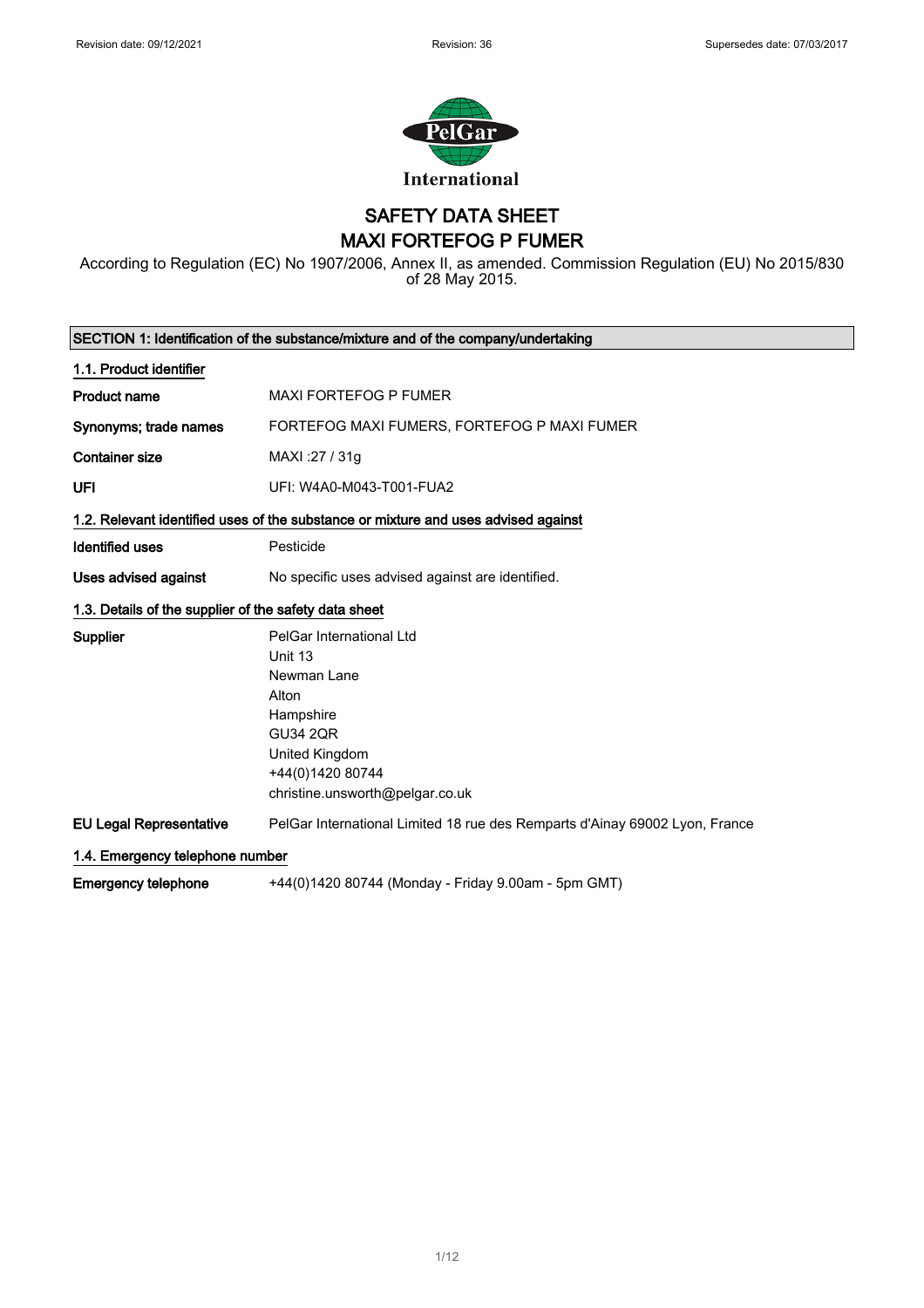| National emergency telephone Austria: +43 1 406 43 43 |                                                                         |
|-------------------------------------------------------|-------------------------------------------------------------------------|
| number                                                | Belgium: 070 245 245                                                    |
|                                                       | Bulgaria: +359 2 9154 233                                               |
|                                                       | Croatia: +3851 2348 342                                                 |
|                                                       | <b>Cyprus: 1401</b>                                                     |
|                                                       | Czech Republic: +420 224 919 293, +420 224 915 402                      |
|                                                       | Denmark: +45 8212 1212                                                  |
|                                                       | Estonia: 16662                                                          |
|                                                       | Finland: 0800 147 111                                                   |
|                                                       | France: +33 (0) 145 42 59 59                                            |
|                                                       | Germany: +44 (0)1420 80744 (9am-5pm Monday- Friday GMT)                 |
|                                                       | Greece: (0030) 2107793777                                               |
|                                                       | Hungary: +36-80-201-199                                                 |
|                                                       | Iceland: (+354) 543 1000 / 112                                          |
|                                                       | Ireland: Members of Public: +353 (01) 809 2166. (8am-10pm daily)        |
|                                                       | Ireland: Healthcare Professionals: +353 (01) 809 2566 (24 hour service) |
|                                                       | Italy: 0382-24444                                                       |
|                                                       | Latvia: +371 67042473                                                   |
|                                                       | Liechtenstein: +44 (0)1420 80744 (9am-5pm Monday- Friday GMT)           |
|                                                       | Lithuania: +370 (85) 2362052                                            |
|                                                       | Luxembourg: 8002 5500                                                   |
|                                                       | Malta: +44 (0)1420 80744 (9am-5pm Monday- Friday GMT)                   |
|                                                       | Netherlands: +31(0)30 274 8888 Healthcare Professionals only            |
|                                                       | Norway: 22 59 13 00                                                     |
|                                                       | Poland: +44 (0)1420 80744 (9am-5pm Monday- Friday GMT)                  |
|                                                       | Portugal: +351 800 250 250                                              |
|                                                       | Romania: +40213183606                                                   |
|                                                       | Slovakia: +421 2 5477 4166                                              |
|                                                       | Slovenia: 112                                                           |
|                                                       | Spain: +34 91 562 04 20                                                 |
|                                                       | Sweden: 112 - Begär Giftinformation                                     |

### SECTION 2: Hazards identification

| 2.1. Classification of the substance or mixture |                                                                                                                                                        |  |
|-------------------------------------------------|--------------------------------------------------------------------------------------------------------------------------------------------------------|--|
| Classification (EC 1272/2008)                   |                                                                                                                                                        |  |
| <b>Physical hazards</b>                         | Not Classified                                                                                                                                         |  |
| <b>Health hazards</b>                           | Skin Sens. 1 - H317                                                                                                                                    |  |
| <b>Environmental hazards</b>                    | Aquatic Acute 1 - H400 Aquatic Chronic 1 - H410                                                                                                        |  |
| Human health                                    | May cause sensitisation or allergic reactions in sensitive individuals.                                                                                |  |
| Environmental                                   | The product contains a substance which is very toxic to aquatic organisms and which may<br>cause long-term adverse effects in the aquatic environment. |  |
| Physicochemical                                 | Product burns without a flame to give a dense white smoke.                                                                                             |  |
| 2.2. Label elements                             |                                                                                                                                                        |  |
| <b>Hazard pictograms</b>                        |                                                                                                                                                        |  |
|                                                 |                                                                                                                                                        |  |

Signal word Warning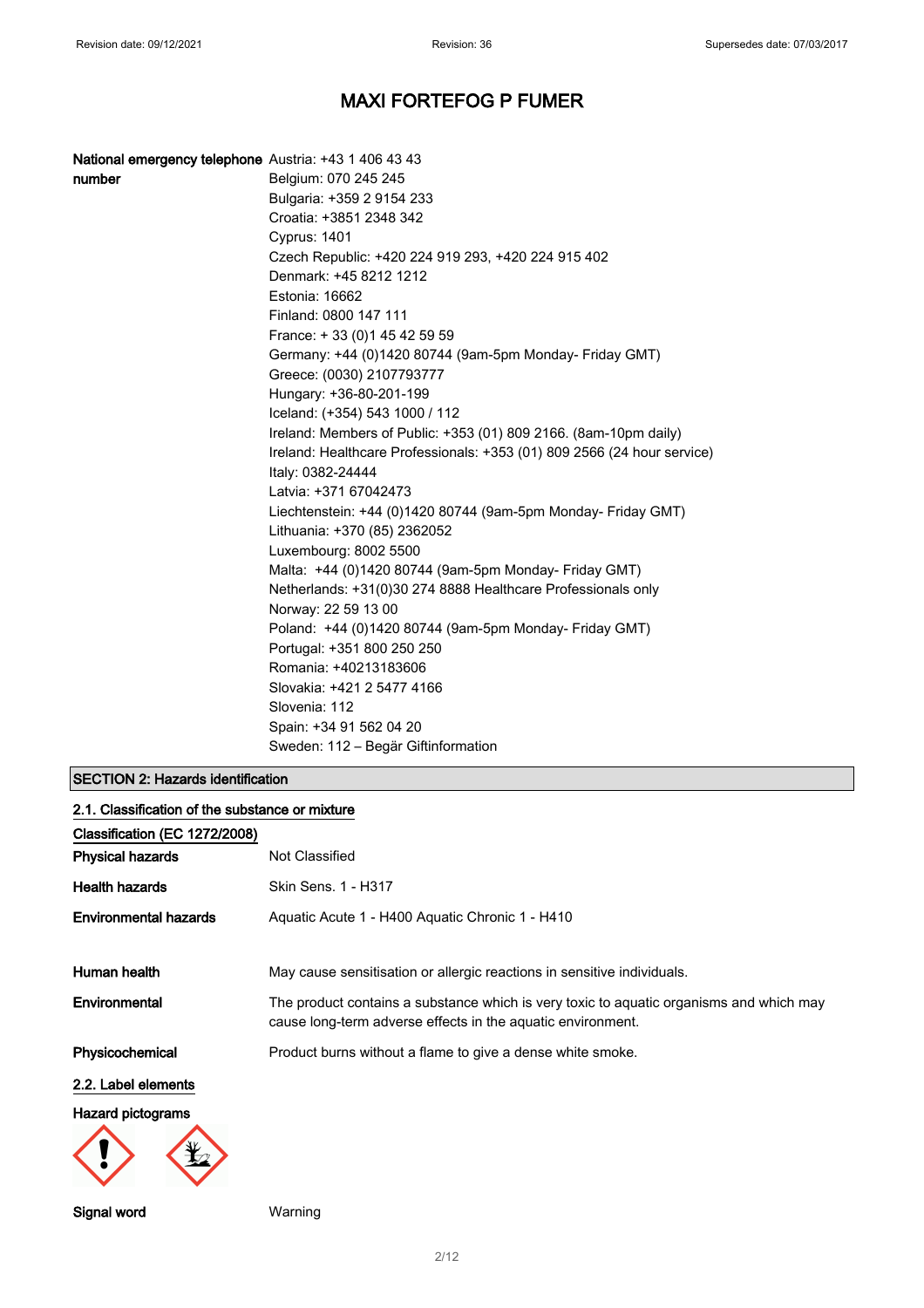| <b>Hazard statements</b>        | H317 May cause an allergic skin reaction.<br>H410 Very toxic to aquatic life with long lasting effects.                                                                                                                                                                                                                                                                                                                                                                                                                                                                                                                                                                                                                                                                                                                                                                                       |
|---------------------------------|-----------------------------------------------------------------------------------------------------------------------------------------------------------------------------------------------------------------------------------------------------------------------------------------------------------------------------------------------------------------------------------------------------------------------------------------------------------------------------------------------------------------------------------------------------------------------------------------------------------------------------------------------------------------------------------------------------------------------------------------------------------------------------------------------------------------------------------------------------------------------------------------------|
| <b>Precautionary statements</b> | P102 Keep out of reach of children.<br>P210 Keep away from heat, hot surfaces, sparks, open flames and other ignition sources. No<br>smoking.<br>P220 Keep away from clothing and other combustible materials.<br>P270 Do not eat, drink or smoke when using this product.<br>P264 Wash contaminated skin thoroughly after handling.<br>P273 Avoid release to the environment.<br>P261 Avoid breathing dust.<br>P261 Avoid breathing fume.<br>P332+P313 If skin irritation occurs: Get medical advice/ attention.<br>P304+P340 IF INHALED: Remove person to fresh air and keep comfortable for breathing.<br>P301+P312 IF SWALLOWED: Call a POISON CENTRE/doctor if you feel unwell.<br>P370+P378 In case of fire: Use foam, carbon dioxide, dry powder or water fog to extinguish.<br>P391 Collect spillage.<br>P501 Dispose of contents/ container in accordance with national regulations. |
| Contains                        | <b>PERMETHRIN</b>                                                                                                                                                                                                                                                                                                                                                                                                                                                                                                                                                                                                                                                                                                                                                                                                                                                                             |

#### 2.3. Other hazards

This product does not contain any substances classified as PBT or vPvB.

| <b>SECTION 3: Composition/information on ingredients</b>           |                             |          |
|--------------------------------------------------------------------|-----------------------------|----------|
| 3.2. Mixtures                                                      |                             |          |
| <b>PERMETHRIN</b>                                                  |                             | 12.5-15% |
| CAS number: 52645-53-1                                             | EC number: 258-067-9        |          |
| M factor (Acute) = $1000$                                          | M factor (Chronic) = $1000$ |          |
|                                                                    |                             |          |
| Classification                                                     |                             |          |
| Acute Tox. 4 - H302                                                |                             |          |
| <b>Acute Tox. 4 - H332</b>                                         |                             |          |
| Skin Sens. 1 - H317                                                |                             |          |
| Aquatic Acute 1 - H400                                             |                             |          |
| Aquatic Chronic 1 - H410                                           |                             |          |
|                                                                    |                             |          |
| POTASSIUM CHLORATE                                                 |                             | 12.5-15% |
| CAS number: 3811-04-9                                              | EC number: 223-289-7        |          |
| Classification                                                     |                             |          |
| Ox. Sol. 1 - H271                                                  |                             |          |
| Acute Tox. 4 - H302                                                |                             |          |
| Acute Tox. 4 - H332                                                |                             |          |
| Aquatic Chronic 2 - H411                                           |                             |          |
| The full text fer all bezerd etatements is displayed in Coetian 16 |                             |          |

The full text for all hazard statements is displayed in Section 16.

### SECTION 4: First aid measures

### 4.1. Description of first aid measures

General information Get medical attention if any discomfort continues. Show this Safety Data Sheet to the medical personnel.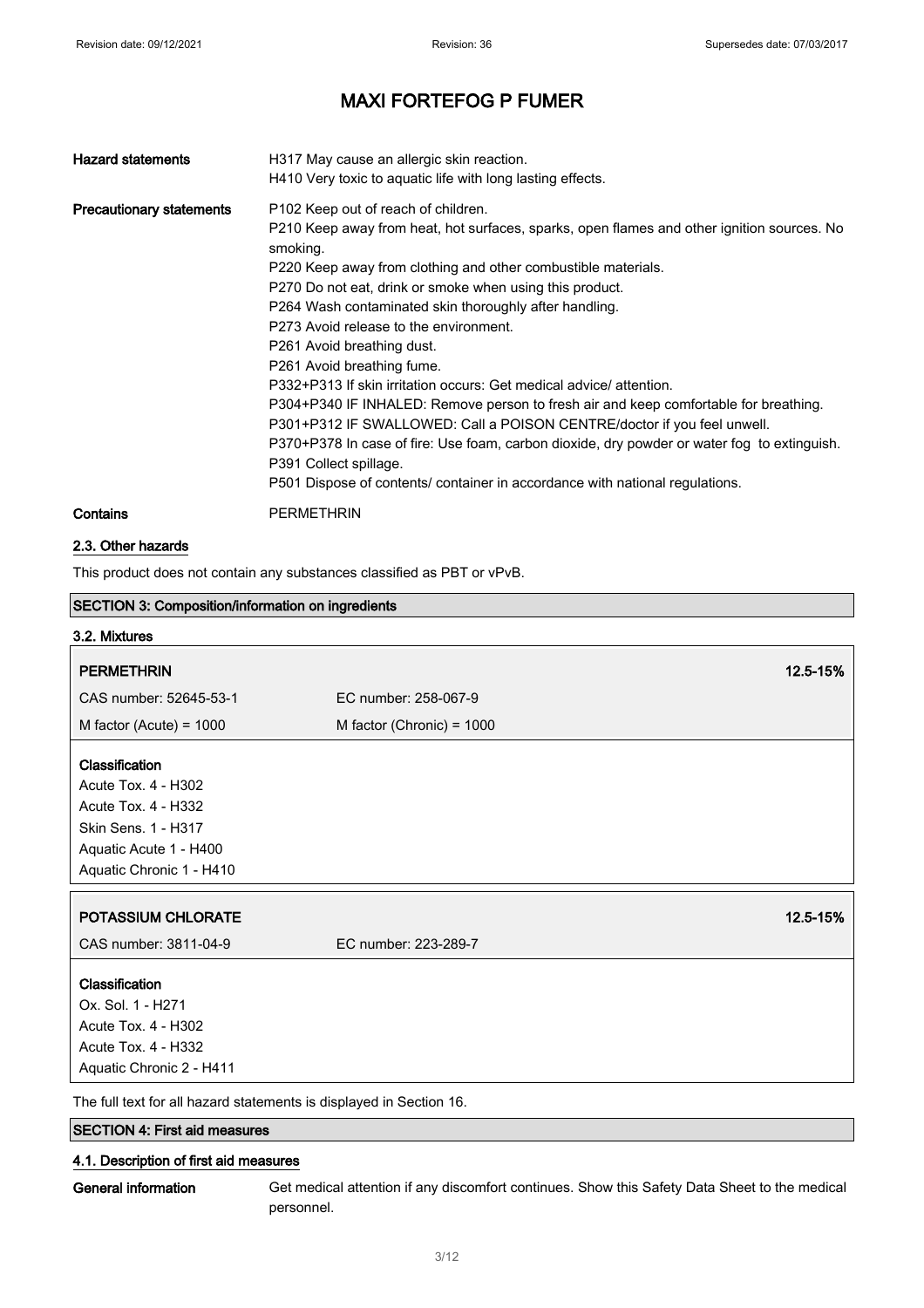$\blacksquare$ 

# MAXI FORTEFOG P FUMER

| Inhalation                                                 | Move affected person to fresh air and keep warm and at rest in a position comfortable for<br>breathing. Loosen tight clothing such as collar, tie or belt. Get medical attention if symptoms<br>are severe or persist.                                                                                                                                                                                                                                                 |
|------------------------------------------------------------|------------------------------------------------------------------------------------------------------------------------------------------------------------------------------------------------------------------------------------------------------------------------------------------------------------------------------------------------------------------------------------------------------------------------------------------------------------------------|
| Ingestion                                                  | Rinse mouth thoroughly with water. Get medical advice/attention if you feel unwell. Do not<br>induce vomiting unless under the direction of medical personnel.                                                                                                                                                                                                                                                                                                         |
| <b>Skin contact</b>                                        | It is important to remove the substance from the skin immediately. In the event of any<br>sensitisation symptoms developing, ensure further exposure is avoided. Remove<br>contamination with soap and water or recognised skin cleansing agent. Get medical attention<br>if symptoms are severe or persist after washing.                                                                                                                                             |
| Eye contact                                                | Remove any contact lenses and open eyelids wide apart. Rinse with water. Get medical<br>attention if any discomfort continues.                                                                                                                                                                                                                                                                                                                                         |
| <b>Protection of first aiders</b>                          | First aid personnel should wear appropriate protective equipment during any rescue.                                                                                                                                                                                                                                                                                                                                                                                    |
|                                                            | 4.2. Most important symptoms and effects, both acute and delayed                                                                                                                                                                                                                                                                                                                                                                                                       |
| <b>General information</b>                                 | The severity of the symptoms described will vary dependent on the concentration and the<br>length of exposure.                                                                                                                                                                                                                                                                                                                                                         |
| Inhalation                                                 | No specific symptoms known.                                                                                                                                                                                                                                                                                                                                                                                                                                            |
| Ingestion                                                  | May cause sensitisation or allergic reactions in sensitive individuals.                                                                                                                                                                                                                                                                                                                                                                                                |
| <b>Skin contact</b>                                        | May cause skin sensitisation or allergic reactions in sensitive individuals. Prolonged contact<br>may cause dryness of the skin.                                                                                                                                                                                                                                                                                                                                       |
| Eye contact                                                | No specific symptoms known. May be slightly irritating to eyes.                                                                                                                                                                                                                                                                                                                                                                                                        |
|                                                            | 4.3. Indication of any immediate medical attention and special treatment needed                                                                                                                                                                                                                                                                                                                                                                                        |
| Notes for the doctor                                       | Treat symptomatically. May cause sensitisation or allergic reactions in sensitive individuals.                                                                                                                                                                                                                                                                                                                                                                         |
| <b>SECTION 5: Firefighting measures</b>                    |                                                                                                                                                                                                                                                                                                                                                                                                                                                                        |
| 5.1. Extinguishing media                                   |                                                                                                                                                                                                                                                                                                                                                                                                                                                                        |
| Suitable extinguishing media                               | The product is not flammable. Extinguish with alcohol-resistant foam, carbon dioxide, dry<br>powder or water fog. Use fire-extinguishing media suitable for the surrounding fire.                                                                                                                                                                                                                                                                                      |
| Unsuitable extinguishing<br>media                          | Do not use water jet as an extinguisher, as this will spread the fire.                                                                                                                                                                                                                                                                                                                                                                                                 |
| 5.2. Special hazards arising from the substance or mixture |                                                                                                                                                                                                                                                                                                                                                                                                                                                                        |
| Specific hazards                                           | None known.                                                                                                                                                                                                                                                                                                                                                                                                                                                            |
| <b>Hazardous combustion</b><br>products                    | Thermal decomposition or combustion products may include the following substances:<br>Harmful gases or vapours.                                                                                                                                                                                                                                                                                                                                                        |
| 5.3. Advice for firefighters                               |                                                                                                                                                                                                                                                                                                                                                                                                                                                                        |
| Protective actions during<br>firefighting                  | Avoid breathing fire gases or vapours. Evacuate area. Cool containers exposed to heat with<br>water spray and remove them from the fire area if it can be done without risk. Cool containers<br>exposed to flames with water until well after the fire is out. Avoid discharge to the aquatic<br>environment. Control run-off water by containing and keeping it out of sewers and<br>watercourses. If risk of water pollution occurs, notify appropriate authorities. |
| Special protective equipment<br>for firefighters           | Wear positive-pressure self-contained breathing apparatus (SCBA) and appropriate protective<br>clothing. Firefighter's clothing conforming to European standard EN469 (including helmets,<br>protective boots and gloves) will provide a basic level of protection for chemical incidents.                                                                                                                                                                             |

SECTION 6: Accidental release measures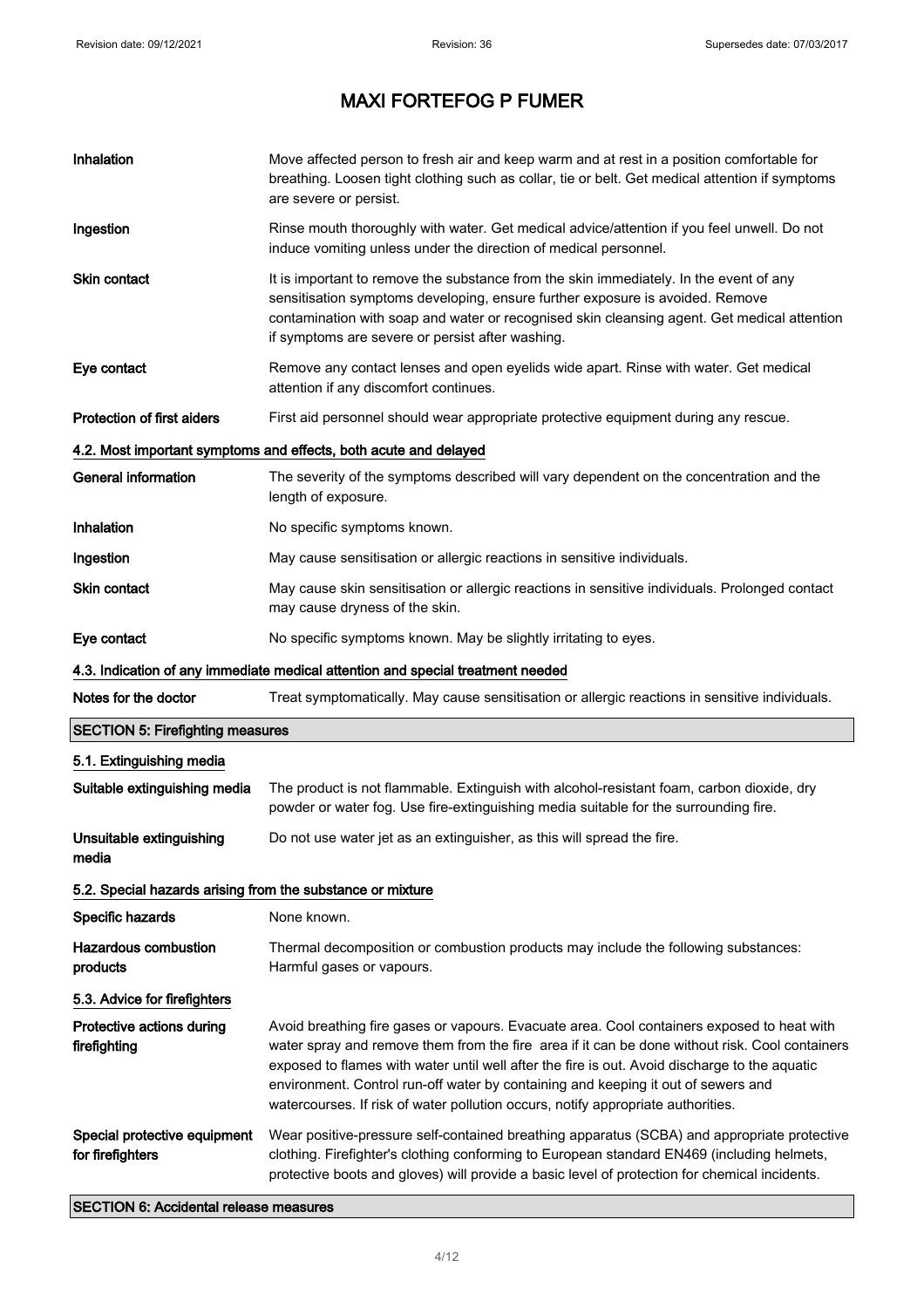#### 6.1. Personal precautions, protective equipment and emergency procedures

| <b>Personal precautions</b>                               | Wear protective clothing as described in Section 8 of this safety data sheet. No action shall be<br>taken without appropriate training or involving any personal risk. Do not touch or walk into<br>spilled material. Avoid contact with skin and eyes.                                                                                                                                                                                                                                                 |  |
|-----------------------------------------------------------|---------------------------------------------------------------------------------------------------------------------------------------------------------------------------------------------------------------------------------------------------------------------------------------------------------------------------------------------------------------------------------------------------------------------------------------------------------------------------------------------------------|--|
| 6.2. Environmental precautions                            |                                                                                                                                                                                                                                                                                                                                                                                                                                                                                                         |  |
| <b>Environmental precautions</b>                          | Avoid discharge into drains or watercourses or onto the ground. Avoid discharge to the<br>aquatic environment.                                                                                                                                                                                                                                                                                                                                                                                          |  |
| 6.3. Methods and material for containment and cleaning up |                                                                                                                                                                                                                                                                                                                                                                                                                                                                                                         |  |
| Methods for cleaning up                                   | Wear protective clothing as described in Section 8 of this safety data sheet. Clear up spills<br>immediately and dispose of waste safely. Collect spillage with a shovel and broom, or similar<br>and reuse, if possible. Collect and place in suitable waste disposal containers and seal<br>securely. Flush contaminated area with plenty of water. Wash thoroughly after dealing with a<br>spillage. Dangerous for the environment. Do not empty into drains. For waste disposal, see<br>Section 13. |  |
| 6.4. Reference to other sections                          |                                                                                                                                                                                                                                                                                                                                                                                                                                                                                                         |  |
| Reference to other sections                               | For personal protection, see Section 8. See Section 11 for additional information on health<br>hazards. See Section 12 for additional information on ecological hazards. For waste disposal,<br>see Section 13.                                                                                                                                                                                                                                                                                         |  |
| <b>SECTION 7: Handling and storage</b>                    |                                                                                                                                                                                                                                                                                                                                                                                                                                                                                                         |  |
| 7.1. Precautions for safe handling                        |                                                                                                                                                                                                                                                                                                                                                                                                                                                                                                         |  |
| Usage precautions                                         | Keep out of the reach of children. Read and follow manufacturer's recommendations. Wear<br>protective clothing as described in Section 8 of this safety data sheet. Keep away from food,<br>drink and animal feeding stuffs. Keep container tightly sealed when not in use. Avoid<br>discharge to the aquatic environment. Do not handle until all safety precautions have been<br>read and understood. Do not handle broken packages without protective equipment. Do not<br>reuse empty containers.   |  |
| Advice on general<br>occupational hygiene                 | Wash promptly if skin becomes contaminated. Take off contaminated clothing. Wash<br>contaminated clothing before reuse.                                                                                                                                                                                                                                                                                                                                                                                 |  |
|                                                           | 7.2. Conditions for safe storage, including any incompatibilities                                                                                                                                                                                                                                                                                                                                                                                                                                       |  |
| <b>Storage precautions</b>                                | Store away from incompatible materials (see Section 10). Keep only in the original container.<br>Keep container tightly closed, in a cool, well ventilated place. Keep containers upright. Protect<br>containers from damage.                                                                                                                                                                                                                                                                           |  |
| Storage class                                             | Miscellaneous hazardous material storage.                                                                                                                                                                                                                                                                                                                                                                                                                                                               |  |
| 7.3. Specific end use(s)                                  |                                                                                                                                                                                                                                                                                                                                                                                                                                                                                                         |  |
| Specific end use(s)                                       | The identified uses for this product are detailed in Section 1.2.                                                                                                                                                                                                                                                                                                                                                                                                                                       |  |
| <b>Usage description</b>                                  | Pesticide smoke generator.                                                                                                                                                                                                                                                                                                                                                                                                                                                                              |  |
| <b>SECTION 8: Exposure controls/Personal protection</b>   |                                                                                                                                                                                                                                                                                                                                                                                                                                                                                                         |  |

### 8.1. Control parameters

### Occupational exposure limits

### **TALC**

Magnesium Carbonate TWA – 8hrs: 4 mg/m3 respirable dust; 10 mg/m3 total dust Magnesium Silicate TWA – 8hrs: 1 mg/m3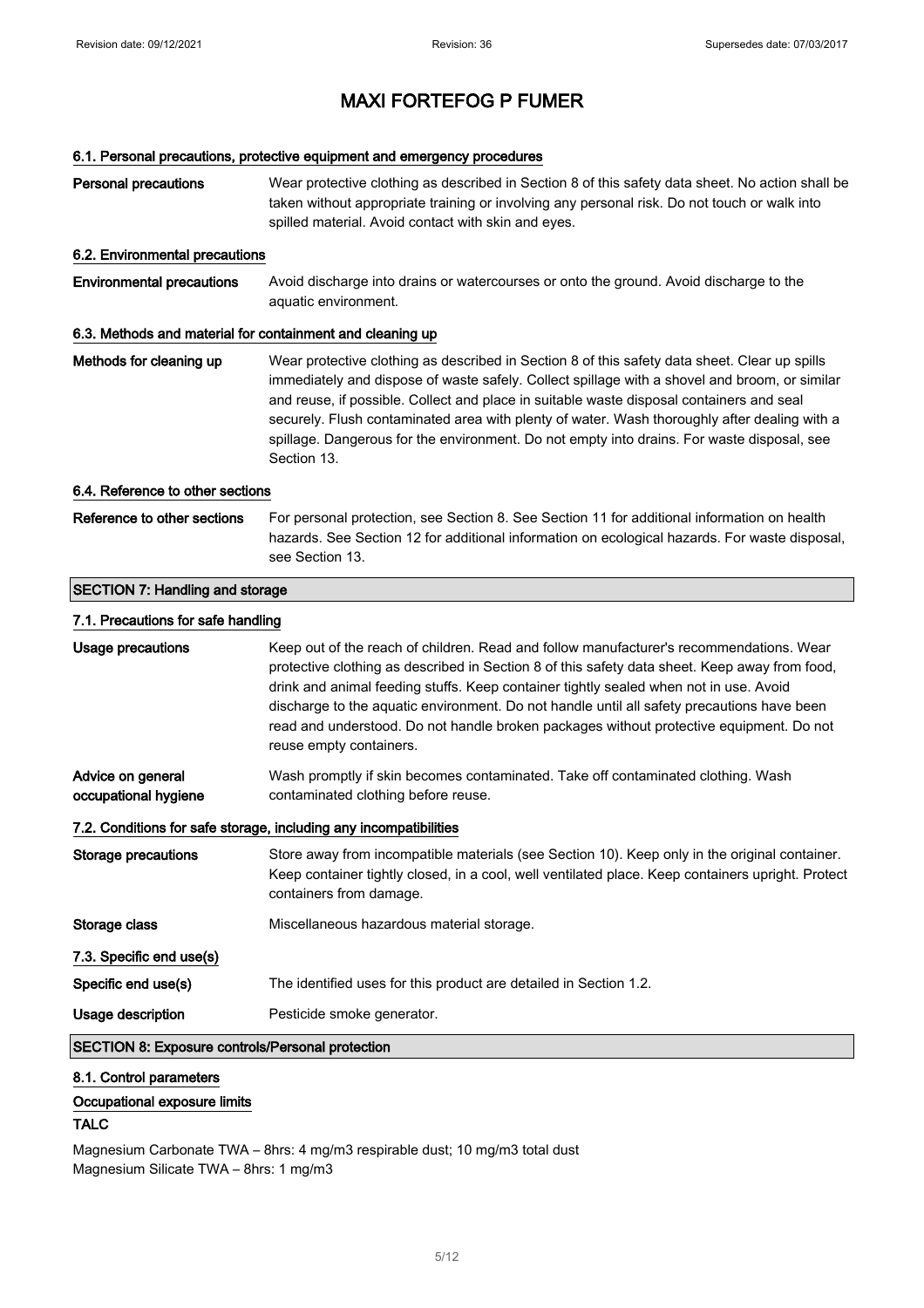| Ingredient comments                       | When using this product, refer to the label for details. Should it be necessary to enter the<br>treated area whilst smoke remains in the atmosphere, respiratory protective equipment and<br>eye protection must be used (see HSE Guidance Booklet (HS)G53 'Respiratory Protective<br>Equipment - A Practical Guide for Users')                                              |
|-------------------------------------------|------------------------------------------------------------------------------------------------------------------------------------------------------------------------------------------------------------------------------------------------------------------------------------------------------------------------------------------------------------------------------|
| 8.2. Exposure controls                    |                                                                                                                                                                                                                                                                                                                                                                              |
| Appropriate engineering<br>controls       | Provide adequate ventilation. Observe any occupational exposure limits for the product or<br>ingredients.                                                                                                                                                                                                                                                                    |
| Eye/face protection                       | Eyewear complying with an approved standard should be worn if a risk assessment indicates<br>eye contact is possible.                                                                                                                                                                                                                                                        |
| Hand protection                           | Chemical resistant impervious gloves or gauntlets complying with an approved standard<br>should be worn at all times when handling chemical products if a risk assessment indicates<br>this is necassary.                                                                                                                                                                    |
| Other skin and body<br>protection         | May cause skin sensitisation or allergic reactions in sensitive individuals. Wear appropriate<br>clothing to prevent repeated or prolonged skin contact.                                                                                                                                                                                                                     |
| Hygiene measures                          | Wash after use and before eating, smoking and using the toilet. Do not eat, drink or smoke<br>when using this product.                                                                                                                                                                                                                                                       |
| <b>Respiratory protection</b>             | Respiratory protection complying with an approved standard should be worn if a risk<br>assessment indicates inhalation of the concentrate is possible. Ensure all respiratory<br>protective equipment is suitable for its intended use and is 'CE'-marked.                                                                                                                   |
| <b>Environmental exposure</b><br>controls | Keep container tightly sealed when not in use. Emissions from ventilation or work process<br>equipment should be checked to ensure they comply with the requirements of environmental<br>protection legislation. In some cases, fume scrubbers, filters or engineering modifications to<br>the process equipment will be necessary to reduce emissions to acceptable levels. |

### SECTION 9: Physical and chemical properties

#### 9.1. Information on basic physical and chemical properties

| Appearance                                      | Powder.                   |
|-------------------------------------------------|---------------------------|
| Colour                                          | White/off-white.          |
| Odour                                           | Characteristic.           |
| Odour threshold                                 | No information available. |
| рH                                              | No information available. |
| <b>Melting point</b>                            | No information available. |
| Initial boiling point and range                 | No information available. |
| Flash point                                     | No information available. |
| <b>Evaporation rate</b>                         | No information available. |
| <b>Evaporation factor</b>                       | No information available. |
| Flammability (solid, gas)                       | No information available. |
| Upper/lower flammability or<br>explosive limits | No information available. |
| Other flammability                              | No information available. |
| Vapour pressure                                 | No information available. |
| Vapour density                                  | No information available. |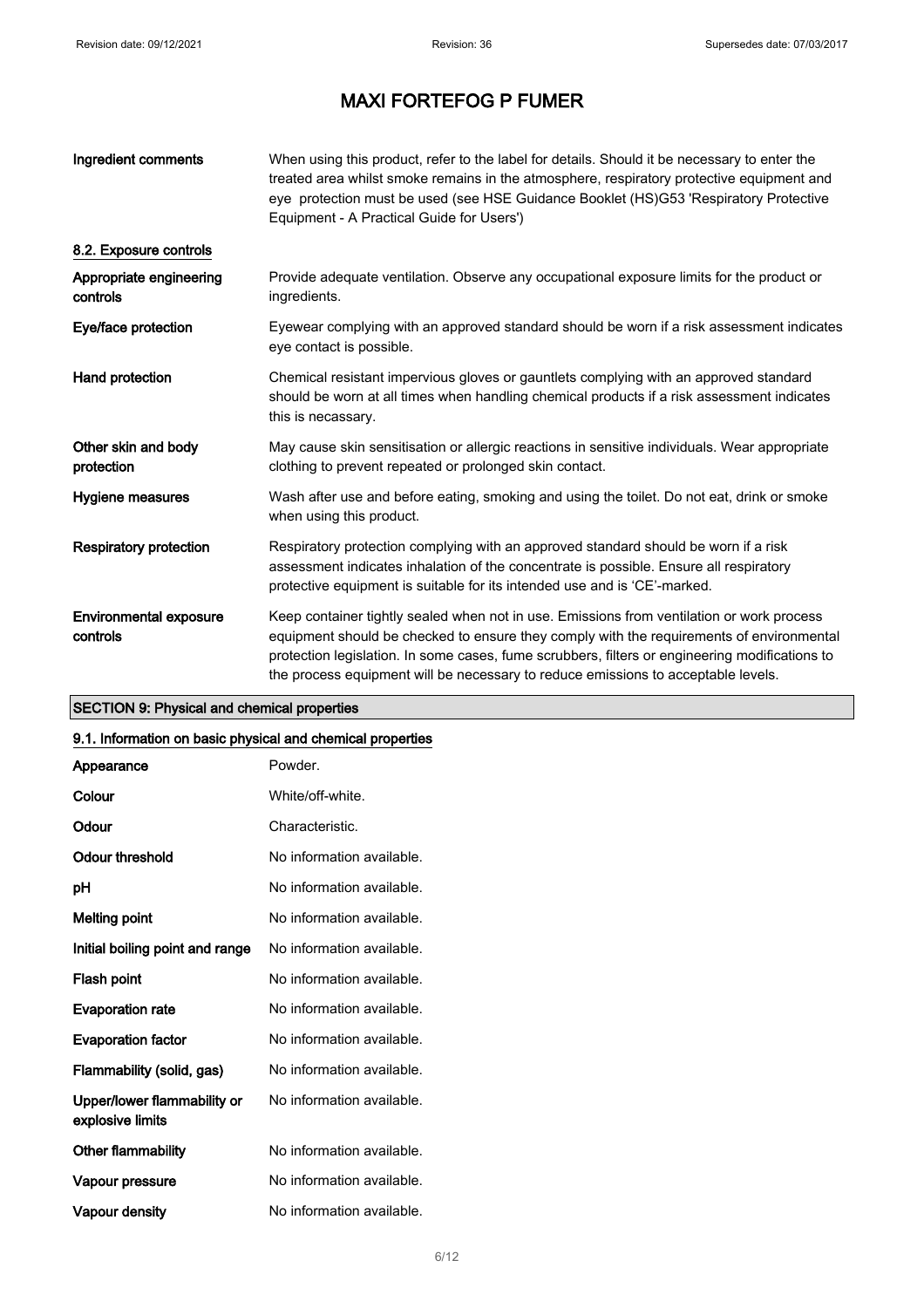| <b>Relative density</b>                                             | No information available.                                                                                                                                               |
|---------------------------------------------------------------------|-------------------------------------------------------------------------------------------------------------------------------------------------------------------------|
| <b>Bulk density</b>                                                 | No information available.                                                                                                                                               |
| Solubility(ies)                                                     | Slightly soluble in water.                                                                                                                                              |
| <b>Partition coefficient</b>                                        | No information available.                                                                                                                                               |
| Auto-ignition temperature                                           | $>130^{\circ}$ C                                                                                                                                                        |
| <b>Decomposition Temperature</b>                                    | No information available.                                                                                                                                               |
| <b>Viscosity</b>                                                    | No information available.                                                                                                                                               |
| <b>Explosive properties</b>                                         | No information available.                                                                                                                                               |
| <b>Oxidising properties</b>                                         | Does not meet the criteria for classification as oxidising.                                                                                                             |
| 9.2. Other information                                              |                                                                                                                                                                         |
| <b>SECTION 10: Stability and reactivity</b>                         |                                                                                                                                                                         |
| 10.1. Reactivity                                                    |                                                                                                                                                                         |
| Reactivity                                                          | See the other subsections of this section for further details.                                                                                                          |
| 10.2. Chemical stability                                            |                                                                                                                                                                         |
| <b>Stability</b>                                                    | Stable at normal ambient temperatures and when used as recommended. Stable under the<br>prescribed storage conditions.                                                  |
| 10.3. Possibility of hazardous reactions                            |                                                                                                                                                                         |
| Possibility of hazardous<br>reactions                               | No potentially hazardous reactions known.                                                                                                                               |
| 10.4. Conditions to avoid                                           |                                                                                                                                                                         |
| <b>Conditions to avoid</b>                                          | There are no known conditions that are likely to result in a hazardous situation.                                                                                       |
| 10.5. Incompatible materials                                        |                                                                                                                                                                         |
| Materials to avoid                                                  | No specific material or group of materials is likely to react with the product to produce a<br>hazardous situation.                                                     |
| 10.6. Hazardous decomposition products                              |                                                                                                                                                                         |
| Hazardous decomposition<br>products                                 | Does not decompose when used and stored as recommended. Thermal decomposition or<br>combustion products may include the following substances: Harmful gases or vapours. |
| <b>SECTION 11: Toxicological information</b>                        |                                                                                                                                                                         |
| 11.1. Information on toxicological effects                          |                                                                                                                                                                         |
| <b>Toxicological effects</b>                                        | Oral LD50 (rat) 554 mg/kg Permethrin; Inhalation LC50 (rat) >4.638 mg/l Permethrin;<br>Oral LD50 (rat) 1200 mg/kg Potassium Chlorate.                                   |
| Acute toxicity - oral<br>Notes (oral LD <sub>50</sub> )             | Based on available data the classification criteria are not met.                                                                                                        |
| Acute toxicity - dermal                                             |                                                                                                                                                                         |
| Notes (dermal LD <sub>50</sub> )                                    | Based on available data the classification criteria are not met.                                                                                                        |
| Acute toxicity - inhalation<br>Notes (inhalation LC <sub>50</sub> ) | Based on available data the classification criteria are not met.                                                                                                        |
| Skin corrosion/irritation                                           |                                                                                                                                                                         |
| Animal data                                                         | Based on available data the classification criteria are not met.                                                                                                        |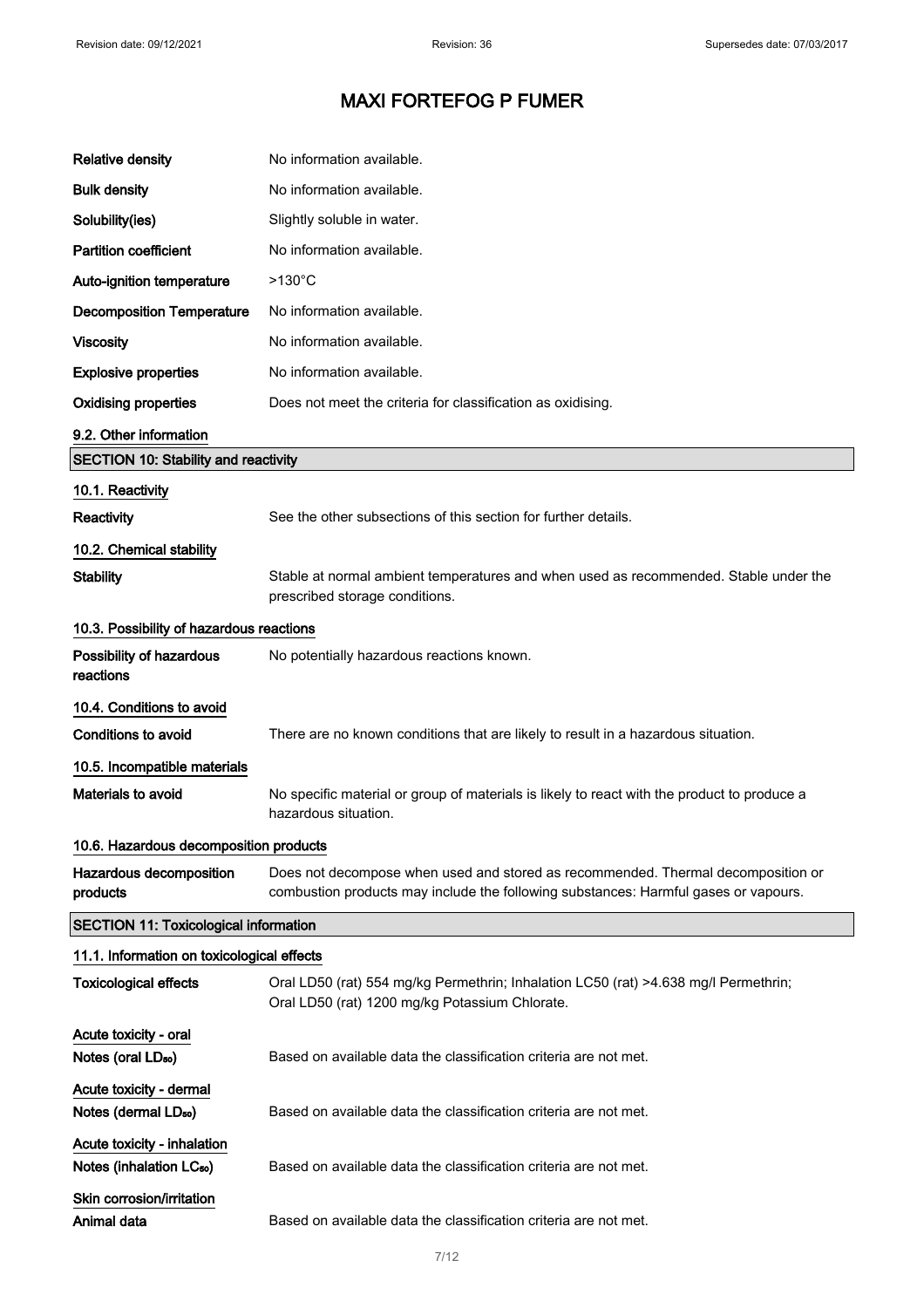| Serious eye damage/irritation<br>Serious eye damage/irritation       | Based on available data the classification criteria are not met.                                                                                       |
|----------------------------------------------------------------------|--------------------------------------------------------------------------------------------------------------------------------------------------------|
| <b>Respiratory sensitisation</b><br><b>Respiratory sensitisation</b> | Based on available data the classification criteria are not met.                                                                                       |
| <b>Skin sensitisation</b><br>Skin sensitisation                      | May cause skin sensitisation or allergic reactions in sensitive individuals.                                                                           |
| Germ cell mutagenicity<br>Genotoxicity - in vitro                    | Based on available data the classification criteria are not met.                                                                                       |
| Carcinogenicity<br>Carcinogenicity                                   | Based on available data the classification criteria are not met.                                                                                       |
| <b>IARC</b> carcinogenicity                                          | None of the ingredients are listed or exempt.                                                                                                          |
| Reproductive toxicity<br>Reproductive toxicity - fertility           | Based on available data the classification criteria are not met.                                                                                       |
| Reproductive toxicity -<br>development                               | Based on available data the classification criteria are not met.                                                                                       |
| Specific target organ toxicity - single exposure                     |                                                                                                                                                        |
| STOT - single exposure                                               | Not classified as a specific target organ toxicant after a single exposure.                                                                            |
| Specific target organ toxicity - repeated exposure                   |                                                                                                                                                        |
| STOT - repeated exposure                                             | Not classified as a specific target organ toxicant after repeated exposure.                                                                            |
| Aspiration hazard                                                    |                                                                                                                                                        |
| Aspiration hazard                                                    | Not relevant. Solid.                                                                                                                                   |
| <b>General information</b>                                           | The severity of the symptoms described will vary dependent on the concentration and the<br>length of exposure.                                         |
| Inhalation                                                           | No specific symptoms known.                                                                                                                            |
| Ingestion                                                            | May cause sensitisation or allergic reactions in sensitive individuals.                                                                                |
| <b>Skin contact</b>                                                  | May cause skin sensitisation or allergic reactions in sensitive individuals. Prolonged contact<br>may cause dryness of the skin.                       |
| Eye contact                                                          | No specific symptoms known.                                                                                                                            |
| Route of exposure                                                    | Ingestion Inhalation Skin and/or eye contact                                                                                                           |
| <b>Target organs</b>                                                 | No specific target organs known.                                                                                                                       |
| <b>Medical considerations</b>                                        | Skin disorders and allergies.                                                                                                                          |
| <b>SECTION 12: Ecological information</b>                            |                                                                                                                                                        |
| Ecotoxicity                                                          | The product contains a substance which is very toxic to aquatic organisms and which may<br>cause long-term adverse effects in the aquatic environment. |
| 12.1. Toxicity                                                       |                                                                                                                                                        |
| <b>Toxicity</b>                                                      | Aquatic Acute 1 - H400 Very toxic to aquatic life. Aquatic Chronic 1 - H410 Very toxic to<br>aquatic life with long lasting effects.                   |
| Acute aquatic toxicity                                               |                                                                                                                                                        |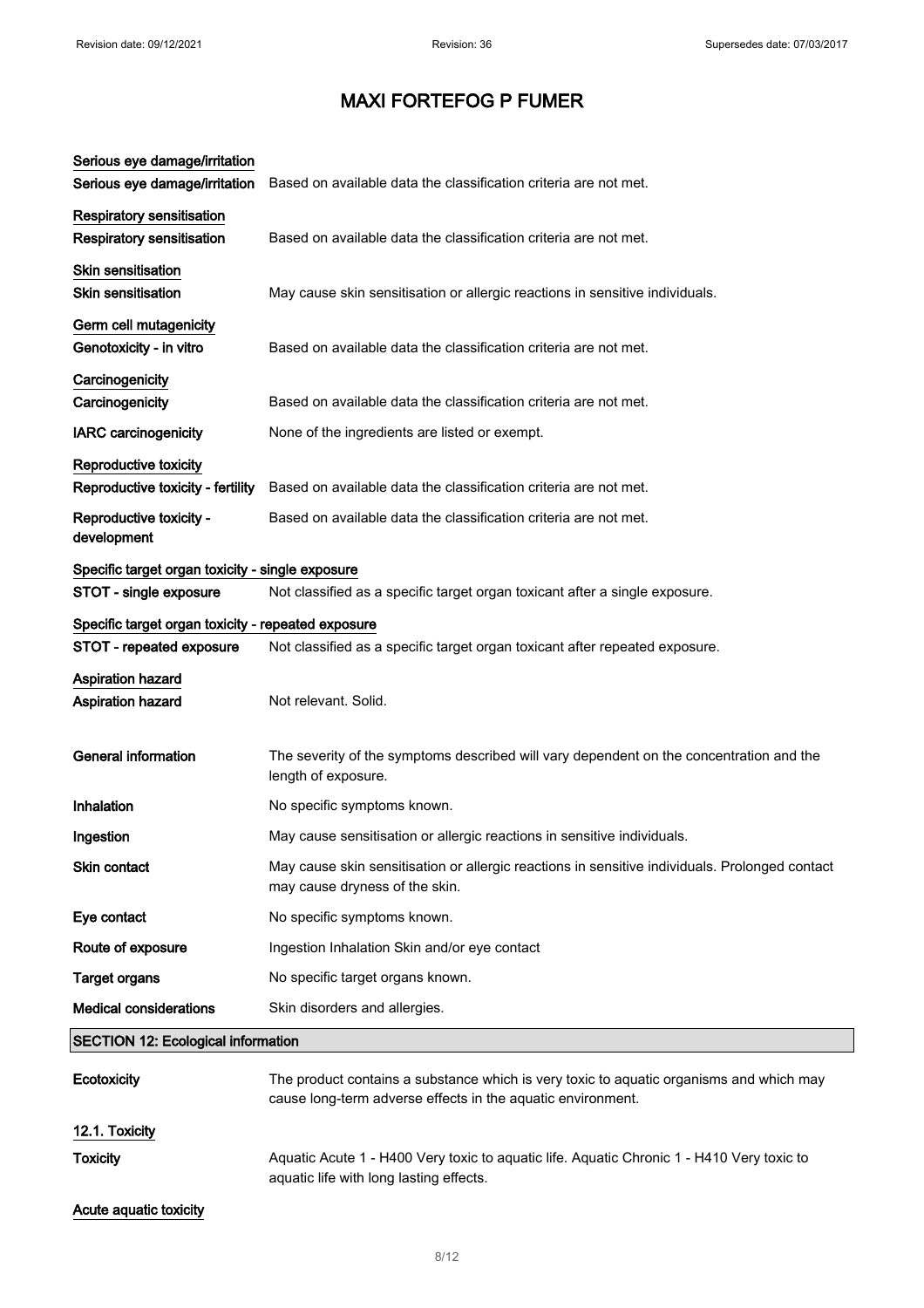| Acute toxicity - fish                      | LC <sub>50</sub> , 96 hours: 0.0076 mg/l, Fish                                                                                                                                                                                                                                                                                                                                                                                                                                                                            |
|--------------------------------------------|---------------------------------------------------------------------------------------------------------------------------------------------------------------------------------------------------------------------------------------------------------------------------------------------------------------------------------------------------------------------------------------------------------------------------------------------------------------------------------------------------------------------------|
| Acute toxicity - aquatic<br>invertebrates  | EC <sub>50</sub> , 48 hours: 0.00017 mg/l, Daphnia magna                                                                                                                                                                                                                                                                                                                                                                                                                                                                  |
|                                            | Acute toxicity - aquatic plants IC <sub>50</sub> , 72 hours: 0.497 mg/l, Algae                                                                                                                                                                                                                                                                                                                                                                                                                                            |
| 12.2. Persistence and degradability        |                                                                                                                                                                                                                                                                                                                                                                                                                                                                                                                           |
|                                            | Persistence and degradability The degradability of the product is not known.                                                                                                                                                                                                                                                                                                                                                                                                                                              |
| 12.3. Bioaccumulative potential            |                                                                                                                                                                                                                                                                                                                                                                                                                                                                                                                           |
| Bioaccumulative potential                  | No data available on bioaccumulation.                                                                                                                                                                                                                                                                                                                                                                                                                                                                                     |
| <b>Partition coefficient</b>               | No information available.                                                                                                                                                                                                                                                                                                                                                                                                                                                                                                 |
| 12.4. Mobility in soil                     |                                                                                                                                                                                                                                                                                                                                                                                                                                                                                                                           |
| <b>Mobility</b>                            | No data available.                                                                                                                                                                                                                                                                                                                                                                                                                                                                                                        |
| 12.5. Results of PBT and vPvB assessment   |                                                                                                                                                                                                                                                                                                                                                                                                                                                                                                                           |
| 12.6. Other adverse effects                |                                                                                                                                                                                                                                                                                                                                                                                                                                                                                                                           |
| Other adverse effects                      | None known.                                                                                                                                                                                                                                                                                                                                                                                                                                                                                                               |
| <b>Toxicity of ingredients</b>             |                                                                                                                                                                                                                                                                                                                                                                                                                                                                                                                           |
| <b>SECTION 13: Disposal considerations</b> |                                                                                                                                                                                                                                                                                                                                                                                                                                                                                                                           |
| 13.1. Waste treatment methods              |                                                                                                                                                                                                                                                                                                                                                                                                                                                                                                                           |
| <b>General information</b>                 | The generation of waste should be minimised or avoided wherever possible. Reuse or recycle<br>products wherever possible. This material and its container must be disposed of in a safe<br>way. When handling waste, the safety precautions applying to handling of the product should<br>be considered. Care should be taken when handling emptied containers that have not been<br>thoroughly cleaned or rinsed out. Empty containers or liners may retain some product<br>residues and hence be potentially hazardous. |
| <b>Disposal methods</b>                    | Do not empty into drains. Dispose of surplus products and those that cannot be recycled via a<br>licensed waste disposal contractor. Waste, residues, empty containers, discarded work<br>clothes and contaminated cleaning materials should be collected in designated containers,<br>labelled with their contents. Incineration or landfill should only be considered when recycling is<br>not feasible.                                                                                                                |
| <b>Waste class</b>                         | Waste disposal key number from EWC is 20 01 19 (Pesticides)                                                                                                                                                                                                                                                                                                                                                                                                                                                               |
| <b>SECTION 14: Transport information</b>   |                                                                                                                                                                                                                                                                                                                                                                                                                                                                                                                           |
| 14.1. UN number                            |                                                                                                                                                                                                                                                                                                                                                                                                                                                                                                                           |
| UN No. (ADR/RID)                           | 3077                                                                                                                                                                                                                                                                                                                                                                                                                                                                                                                      |
| UN No. (IMDG)                              | 3077                                                                                                                                                                                                                                                                                                                                                                                                                                                                                                                      |
| UN No. (ICAO)                              | 3077                                                                                                                                                                                                                                                                                                                                                                                                                                                                                                                      |
| UN No. (ADN)                               | 3077                                                                                                                                                                                                                                                                                                                                                                                                                                                                                                                      |
| 14.2. UN proper shipping name              |                                                                                                                                                                                                                                                                                                                                                                                                                                                                                                                           |
| Proper shipping name<br>(ADR/RID)          | ENVIRONMENTALLY HAZARDOUS SUBSTANCE, SOLID, N.O.S. (CONTAINS<br>PERMETHRIN, POTASSIUM CHLORATE)                                                                                                                                                                                                                                                                                                                                                                                                                           |
|                                            | Proper shipping name (IMDG) ENVIRONMENTALLY HAZARDOUS SUBSTANCE, SOLID, N.O.S. (CONTAINS<br>PERMETHRIN, POTASSIUM CHLORATE)                                                                                                                                                                                                                                                                                                                                                                                               |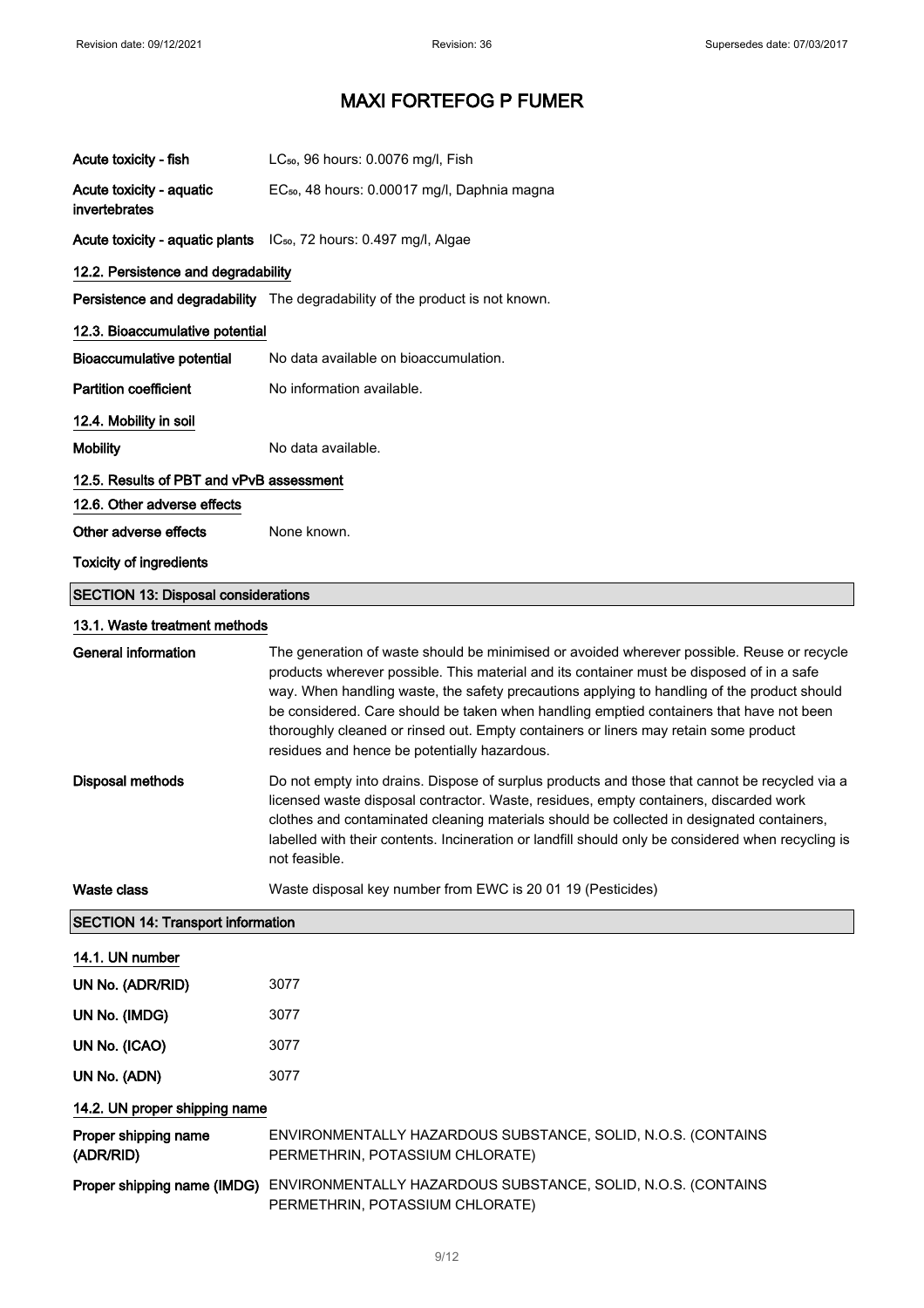| Proper shipping name (ICAO) ENVIRONMENTALLY HAZARDOUS SUBSTANCE, SOLID, N.O.S. (CONTAINS |
|------------------------------------------------------------------------------------------|
| PERMETHRIN, POTASSIUM CHLORATE)                                                          |

Proper shipping name (ADN) ENVIRONMENTALLY HAZARDOUS SUBSTANCE, SOLID, N.O.S. (CONTAINS PERMETHRIN, POTASSIUM CHLORATE)

#### 14.3. Transport hazard class(es)

| <b>ADR/RID class</b>        | 9  |
|-----------------------------|----|
| ADR/RID classification code | м7 |
| ADR/RID label               | 9  |
| <b>IMDG class</b>           | 9  |
| ICAO class/division         | 9  |
| ADN class                   | g  |
|                             |    |

#### Transport labels

$$
\langle \prod_{i}
$$

| 14.4. Packing group   |   |  |
|-----------------------|---|--|
| ADR/RID packing group | Ш |  |
| IMDG packing group    | Ш |  |
| ICAO packing group    | Ш |  |
| ADN packing group     | Ш |  |

#### 14.5. Environmental hazards

Environmentally hazardous substance/marine pollutant



#### 14.6. Special precautions for user

| $F-A. S-F$ |
|------------|
| 3          |
| 27         |
| 90         |
| $(-)$      |
|            |

### 14.7. Transport in bulk according to Annex II of MARPOL and the IBC Code

Transport in bulk according to Not applicable. Annex II of MARPOL 73/78 and the IBC Code

SECTION 15: Regulatory information

15.1. Safety, health and environmental regulations/legislation specific for the substance or mixture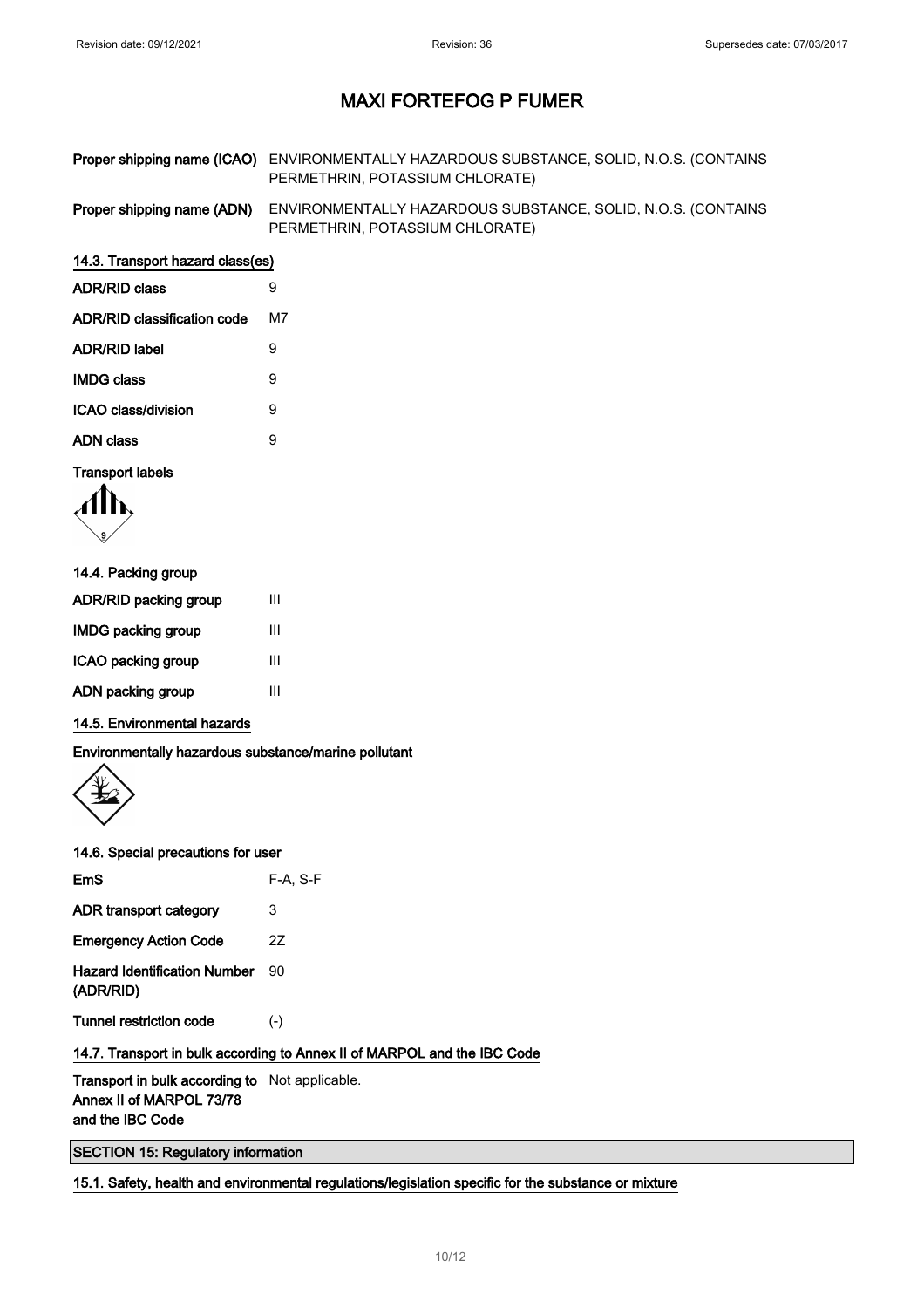| <b>National regulations</b> | Health and Safety at Work etc. Act 1974 (as amended).<br>The Carriage of Dangerous Goods and Use of Transportable Pressure Equipment<br>Regulations 2009 (SI 2009 No. 1348) (as amended) ["CDG 2009"].<br>EH40/2005 Workplace exposure limits.                                                                                                                                                                                                                       |
|-----------------------------|----------------------------------------------------------------------------------------------------------------------------------------------------------------------------------------------------------------------------------------------------------------------------------------------------------------------------------------------------------------------------------------------------------------------------------------------------------------------|
| EU legislation              | Regulation (EC) No 1907/2006 of the European Parliament and of the Council of 18<br>December 2006 concerning the Registration, Evaluation, Authorisation and Restriction of<br>Chemicals (REACH) (as amended).<br>Commission Regulation (EU) No 2015/830 of 28 May 2015.<br>Regulation (EC) No 1272/2008 of the European Parliament and of the Council of 16<br>December 2008 on classification, labelling and packaging of substances and mixtures (as<br>amended). |

#### 15.2. Chemical safety assessment

No chemical safety assessment has been carried out.

#### Inventories

#### EU - EINECS/ELINCS

None of the ingredients are listed or exempt.

| <b>SECTION 16: Other information</b>                                          |                                                                                                                                                                                                                                                                                                                                                                                                                                                                                                                                                                                                                                                                                                                                                                                                                                                                                                           |  |
|-------------------------------------------------------------------------------|-----------------------------------------------------------------------------------------------------------------------------------------------------------------------------------------------------------------------------------------------------------------------------------------------------------------------------------------------------------------------------------------------------------------------------------------------------------------------------------------------------------------------------------------------------------------------------------------------------------------------------------------------------------------------------------------------------------------------------------------------------------------------------------------------------------------------------------------------------------------------------------------------------------|--|
| Abbreviations and acronyms<br>used in the safety data sheet                   | ADR: European Agreement concerning the International Carriage of Dangerous Goods by<br>Road.<br>ADN: European Agreement concerning the International Carriage of Dangerous Goods by<br>Inland Waterways.<br>RID: European Agreement concerning the International Carriage of Dangerous Goods by<br>Rail.<br>IATA: International Air Transport Association.<br>ICAO: Technical Instructions for the Safe Transport of Dangerous Goods by Air.<br>IMDG: International Maritime Dangerous Goods.<br>CAS: Chemical Abstracts Service.<br>ATE: Acute Toxicity Estimate.<br>LC <sub>50</sub> : Lethal Concentration to 50 % of a test population.<br>LD <sub>50</sub> : Lethal Dose to 50% of a test population (Median Lethal Dose).<br>EC <sub>50</sub> : 50% of maximal Effective Concentration.<br>PBT: Persistent, Bioaccumulative and Toxic substance.<br>vPvB: Very Persistent and Very Bioaccumulative. |  |
| <b>Classification abbreviations</b><br>and acronyms                           | Skin Sens. = Skin sensitisation<br>Aquatic Acute = Hazardous to the aquatic environment (acute)<br>Aquatic Chronic = Hazardous to the aquatic environment (chronic)                                                                                                                                                                                                                                                                                                                                                                                                                                                                                                                                                                                                                                                                                                                                       |  |
| General information                                                           | The information contained in this Safety Data Sheet is believed to be true and correct, as of<br>the issue date. The accuracy and completeness of this information and any<br>recommendations, or suggestions are made without warranty or guarantee. Since the<br>conditions of use are beyond the control of our company, it is the responsibility of the user to<br>determine the conditions of safe use for this product.                                                                                                                                                                                                                                                                                                                                                                                                                                                                             |  |
| <b>Classification procedures</b><br>according to Regulation (EC)<br>1272/2008 | Skin Sens. 1 - H317: : Calculation method. Aquatic Acute 1 - H400: Aquatic Chronic 1 - H410:<br>: Calculation method.                                                                                                                                                                                                                                                                                                                                                                                                                                                                                                                                                                                                                                                                                                                                                                                     |  |
| <b>Training advice</b>                                                        | Only trained personnel should use this material.                                                                                                                                                                                                                                                                                                                                                                                                                                                                                                                                                                                                                                                                                                                                                                                                                                                          |  |
| <b>Revision date</b>                                                          | 09/12/2021                                                                                                                                                                                                                                                                                                                                                                                                                                                                                                                                                                                                                                                                                                                                                                                                                                                                                                |  |
| <b>Revision</b>                                                               | 36                                                                                                                                                                                                                                                                                                                                                                                                                                                                                                                                                                                                                                                                                                                                                                                                                                                                                                        |  |